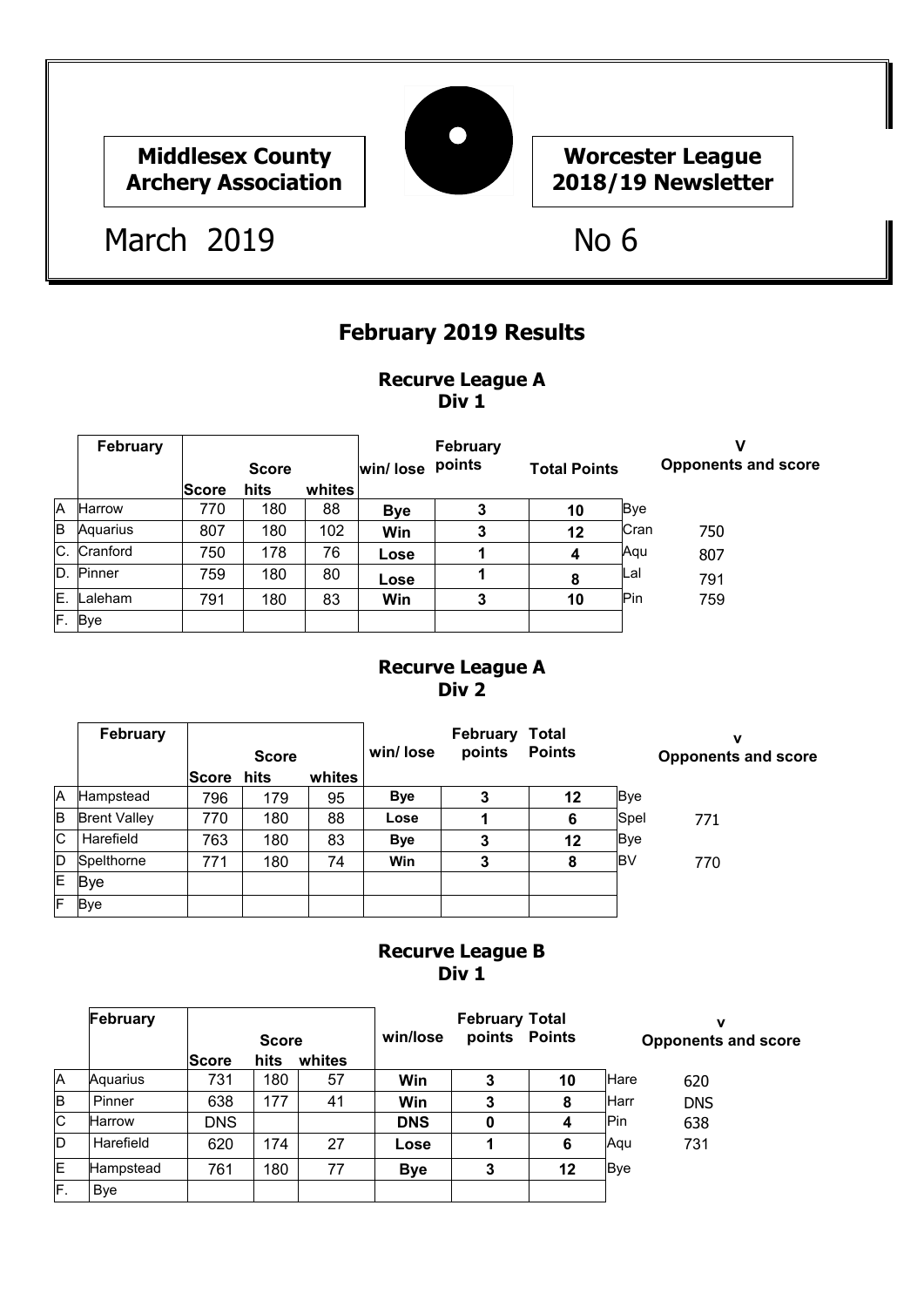# **Compound League**

|          | February            |              | <b>Score</b> |        |            | <b>Win/lose February Total</b><br><b>Points</b> | <b>Points</b> | v<br><b>Opponents and score</b> |
|----------|---------------------|--------------|--------------|--------|------------|-------------------------------------------------|---------------|---------------------------------|
|          |                     | <b>Score</b> | hits         | whites |            |                                                 |               |                                 |
| ΙA       | <b>Brent Valley</b> | 564          | 104          | 98     | Lose       |                                                 |               | Spel                            |
| <b>B</b> | Spelthorne          | 585          | 120          | 105    | Win        | 3                                               | 12            | Harr +BV                        |
| Iс       | Harrow              | DNS          |              |        | <b>DNS</b> |                                                 |               | Spel                            |

# **Longbow League**

|     | February            |              |      |        |                 | <b>February Total</b> |               |            | v                |
|-----|---------------------|--------------|------|--------|-----------------|-----------------------|---------------|------------|------------------|
|     |                     | <b>Score</b> |      |        | <b>Win/lose</b> |                       | points Points |            | opponent's score |
|     |                     | <b>Score</b> | hits | whites |                 |                       |               |            |                  |
| A   | <b>Harrow</b>       | 175          | 65   | 9      | Lose            |                       | 5             | Aqu        | 398              |
| B   | <b>Aquarius</b>     | 398          | 114  | 24     | Win             | 3                     | 12            | Harr       | 175              |
| lc. | <b>Spelthorne</b>   | 195          | 69   |        | <b>Bye</b>      | 3                     | 10            | <b>Bye</b> |                  |
| D   | <b>Brent Valley</b> | 331          | 107  | 13     | <b>Bye</b>      | 3                     | 10            | <b>Bye</b> |                  |
| lE. | <b>Bye</b>          |              |      |        |                 |                       |               |            |                  |
| F   | <b>Bye</b>          |              |      |        |                 |                       |               |            |                  |

# **Barebow League**

|   | February            |              | <b>Score</b> |        | Win/lose   | <b>February</b><br>points | <b>Points</b> |            | v<br>opponent's score |
|---|---------------------|--------------|--------------|--------|------------|---------------------------|---------------|------------|-----------------------|
|   |                     | <b>Score</b> | hits         | whites |            |                           |               |            |                       |
| Α | Laleham             | 521          | 120          | 52     | Win        | 3                         | 12            | Aqu        | 299                   |
| B | <b>Aquarius</b>     | 299          | 104          | 9      | Lose       |                           | 6             | Lal        | 521                   |
| C | Hampstead           | 504          | 120          | 53     | Win        | 3                         | 12            | Harr       | <b>DNS</b>            |
| D | <b>Brent Valley</b> | 303          | 105          | 13     | <b>Bye</b> | 3                         | 8             | <b>Bye</b> |                       |
| E | <b>Harrow</b>       | <b>DNS</b>   |              |        | <b>DNS</b> | 0                         | 5             | Hamp       | 504                   |
| E | <b>Bye</b>          |              |              |        |            |                           |               |            |                       |